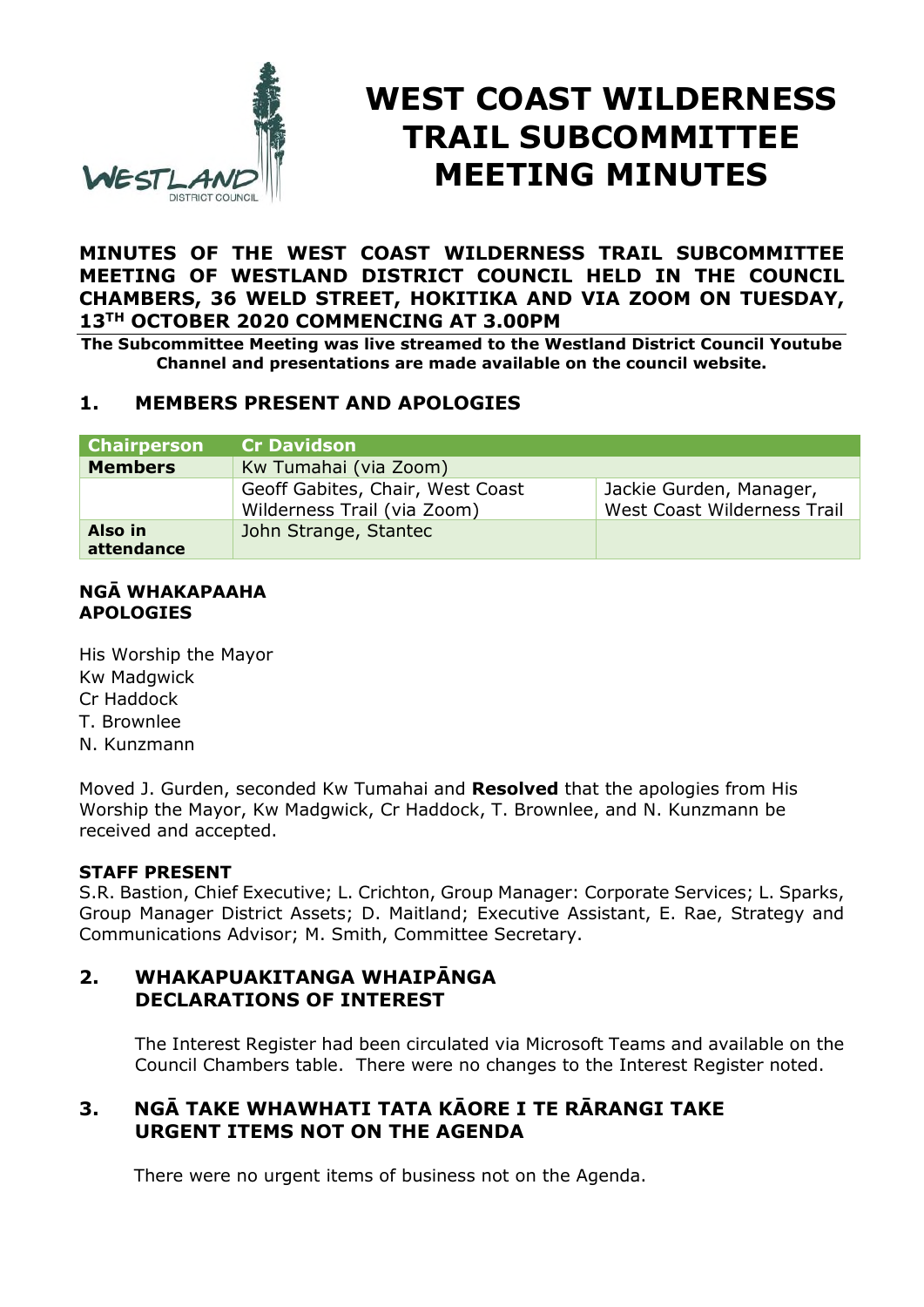# **4. NGĀ MENETI O TE HUI KAUNIHERA MINUTES OF MEETINGS**

The Minutes of the previous Meeting were circulated separately via Microsoft Teams.

## **West Coast Wilderness Trail Subcommittee Meeting Minutes – 11 June 2020**

Moved Kw Tumahai, seconded G. Gabites and **Resolved** that the Minutes of the West Coast Wilderness Trail Subcommittee Meeting held on the **11 June 2020** be confirmed as a true and correct record of the meeting.

Cr Davidson, Chair, **Approved** that his digital signature be added to the confirmed West Coast Wilderness Trail Subcommittee Meeting Minutes of **11 June 2020**.

## **5. NGĀ TĀPAETANGA PRESENTATIONS**

# **Shantytown Verbal Update**

Jackie Gurden, Trail Manager, West Coast Wilderness Trail (WCWT) spoke to the Shantytown Loop Project. A meeting was held with members of the Grey District Council, Shantytown and John Strange from Stantec that looked at the potential options for access to the loop and areas for the trail pathway. A business case is to be formulated and brought back to the Grey District Council with the aim to have it included in the Long Term Plan.

Moved Cr Davidson, seconded Kw Francois and **Resolved** that the verbal update from Jackie Gurden, Trail Manager, West Coast Wilderness Trail be received.

# **Gentle Annie Verbal Update – NTGR Application**

Jackie Gurden, Trail Manager, West Coast Wilderness Trail spoke to the Gentle Annie Verbal Update and advised they had been working with the Kumara Community and the Stakeholders involved to compile and send a funding application to the Ministry of Business, Innovation and Employment (MBIE). This application has since been declined. Moving forward the community are now looking to fund this locally.

Moved Kw Tumahai, seconded Cr Davidson and **Resolved** that the verbal update from Jackie Gurden, Trail Manager, West Coast Wilderness Trail be received.

## **Seven Golden Gullies Presentation**

Jackie Gurden, Trail Manager, West Coast Wilderness Trail spoke to this presentation about the Ross Wilderness Trail Extension – Seven Golden Gullies. The trail would look to traverse the seven significant gold mining gullies from the 1860s mining era. The purpose of the project is to help promote Ross as a Destination Town, encouraging visitors to stay longer and therefore provide an increased economic benefit to the Ross Community.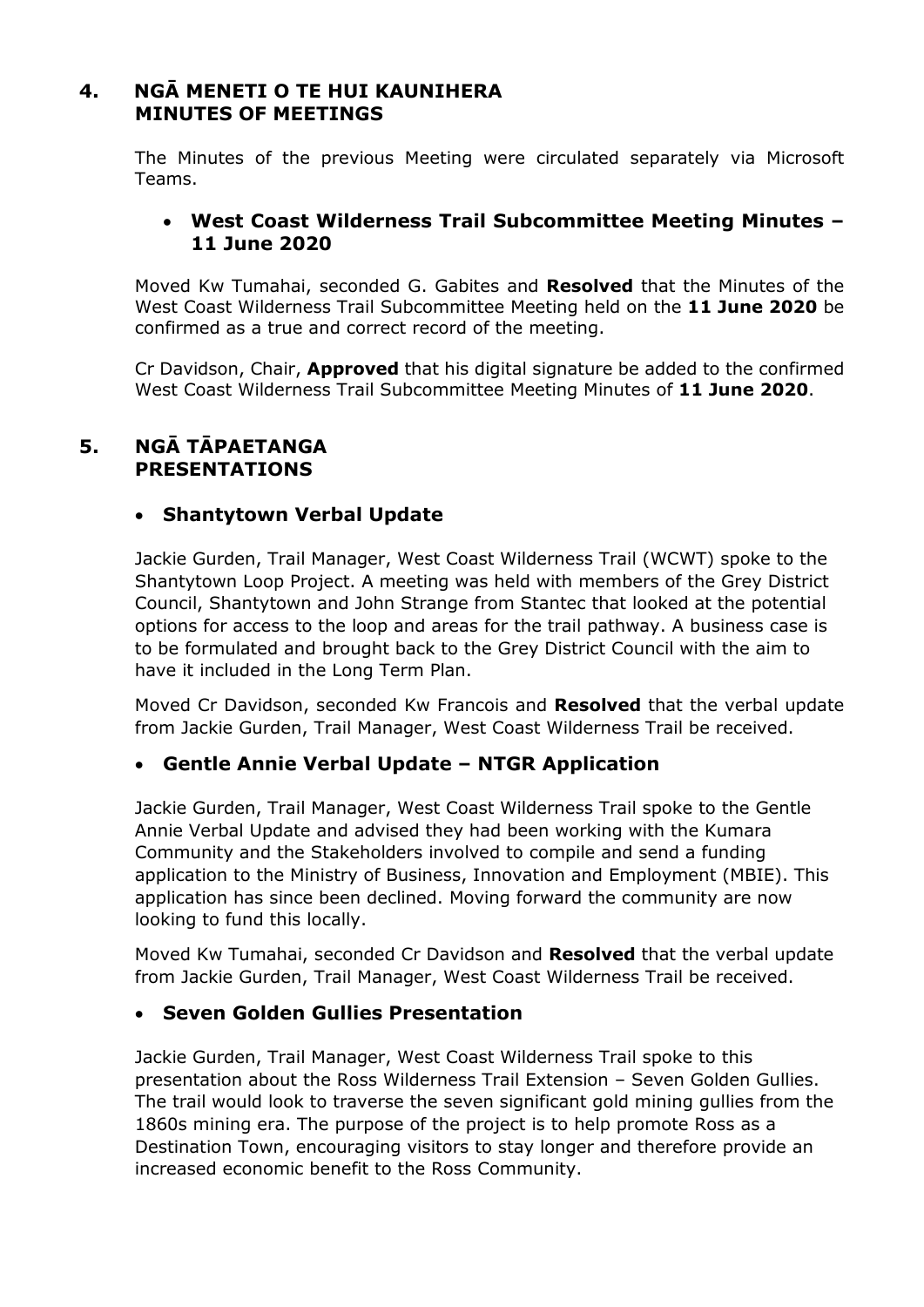Moved Cr Davidson, seconded Kw Tumahai and **Resolved** that the presentation from Jackie Gurden, Trail Manager, West Coast Wilderness Trail be received.

# **6. PŪRONGO KAIMAHI STAFF REPORTS**

#### **Milltown Weir Crossing Verbal Update**

Group Manager: District Assets spoke to this item and advised that Council is working with John Strange from Stantec, and have preliminary alternate routes mapped out address the flooding issues onto the WCWT from the Weir. Once the proposed routes have been fully assessed the options will be presented to the Subcommittee for discussion.

*Action: Alternative routes to be presented to the Subcommittee for discussion.* 

Moved G. Gabites, seconded J. Gurden and **Resolved** that the Milltown Weir Crossing Verbal Update from the Group Manager: District Assets be received.

## **Final Elements to the 10 Year Plan**

The Chief Executive and the Group Manager: District Assets spoke to this item and advised the purpose of this update is to advise of changes to the Long Term Plan. The project changes are noted below:

- Kaniere Cycle Trail Stage 3: still assessing the route. Proposed budget to be confirmed. Stage 2, the budget is locked in at \$1.4m.
- Mahinapua Loop: Budget has been locked in at \$3.7m.
- Wainihinihi Wet Weather Route: Funds budgeted for \$320k, will need further funding if the project goes ahead.
- Mahinapua Viewing Platform: The budget has been increased by \$50k based on current costings supplied by the Department of Conservation. Discussions are proceeding with a potential co-funder.
- Seven Golden Gullies has been added to the project list for the year 2027/28.

The Chief Executive (CE) reiterated that the costings are provisional estimates and still need to be assessed against the Long Term Plan for affordability and that the safety elements of the trail would take priority.

The Chair mentioned he had received a lot of positive feedback from users of the track and credited the team for their work.

*Action: The CE to provide an update to the Subcommittee about progress made on a safer crossing at the Mahinapua Historic Bridge, across the highway from the golf course.* 

*His Worship the Mayor joined the meeting at 3.36pm.* 

Moved J. Gurden, seconded G. Gabites and **Resolved** that the Final Elements to the 10 Year Plan verbal report from the Group Manager: District Assets be received.